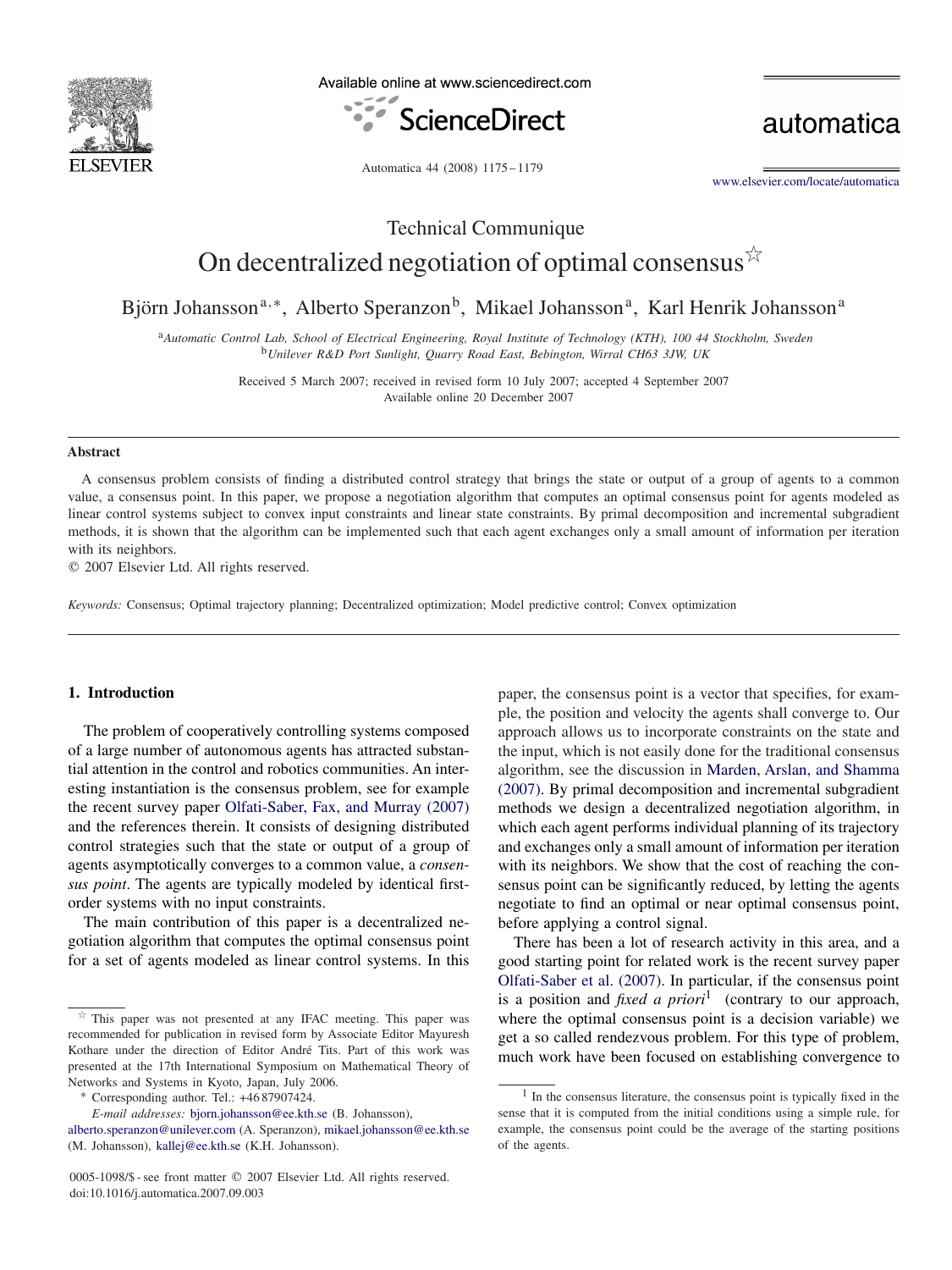the fixed consensus point under different communication and visibility conditions, see for example [Cortéz, Martínez, and](#page-4-0) [Bullo \(2006\)](#page-4-0) and the references therein. Furthermore, optimal control formulations have been used in papers that focus on the convergence of distributed model predictive control (MPC) based strategies to an *a priori* fixed equilibrium point. [Dunbar](#page-4-0) [and Murray \(2006\)](#page-4-0) propose a decentralized scheme where a given desired equilibrium point is asymptotically reached. The scheme requires coupled subsystems to update and exchange the most recent optimal control trajectories prior to each update step. Stability is guaranteed if each subsystem does not deviate too far from the previous open-loop trajectory. In [Keviczky,](#page-4-0) [Borelli, and Balas \(2006\),](#page-4-0) the authors propose a strategy where each subsystem solves a finite time optimal control problem. The solution of the problem requires each subsystem to know the neighbors' model, constraints, and state. The strategy also requires the prior knowledge of an overall system equilibrium. Finally, a related distributed optimization problem, focused on formation flight, is considered in [Raffard, Tomlin, and Boyd](#page-4-0) [\(2004\),](#page-4-0) where the decentralized algorithm is based on dual relaxation. Their approach differs from ours in that they do not consider the consensus problem and that they use dual relaxation instead of primal decomposition.

The outline of the paper is as follows. In Section 2, we formulate the optimal consensus problem. The novel distributed negotiation algorithm is presented in Section 4. Section 5 discusses some control strategies and shows a numerical example. Finally, the paper is concluded in Section 5.

## **2. Problem formulation**

Consider  $N > 1$  agents whose dynamics are described by

$$
x_i(t + 1) = A_i x_i(t) + B_i u_i(t),
$$
  
\n
$$
z_i(t) = C_i x_i(t), \quad i = 1, ..., N,
$$
\n(1)

where  $A_i \in \mathbb{R}^{n_i \times n_i}$ ,  $B_i \in \mathbb{R}^{n_i \times p_i}$ , and  $C_i \in \mathbb{R}^{s \times n_i}$  are observable and controllable. The vector  $x_i(0) = x_i^0 \in \mathbb{R}^{n_i}$  is the initial condition and  $z_i(t)$  is the performance output. We assume that the inputs are constrained according to

$$
(u_i^{\mathrm{T}}(0), u_i^{\mathrm{T}}(1), \dots, u_i^{\mathrm{T}}(T))^{\mathrm{T}} \in \mathcal{U}_i, \quad i = 1, \dots, N,
$$
 (2)

where *T* is a (fixed) time horizon and  $\mathcal{U}_i$  is a convex set. By using standard techniques from MPC, the constraint can encode magnitude and rate constraints on  $u_i(t)$ , as well as restrictions on linear combinations of the agent states [\(Maciejowski, 2002,](#page-4-0) [Section 3.2\)](#page-4-0).

**Definition 1.** Let  $\theta$  lie in a compact and convex set  $\Theta \subset \mathbb{R}^s$ . The agents described by (1) reach consensus<sup>2</sup> at time  $T$  if

$$
z_i(T + k) = \theta \quad \text{for all } k \geq 0 \text{ and } i = 1, \dots, N,
$$

with

$$
u_i(T + k) = u_i(T)
$$
 for all  $k \ge 0$  and  $i = 1, ..., N$ .

The objective is to find a consensus point  $\theta \in \Theta$  and a sequence of inputs  $(u_i^T(0), u_i^T(1), \dots, u_i^T(T))^T \in \mathcal{U}_i$ , with  $i = 1, \ldots, N$ , such that consensus is reached at time *T*. The following cost function is associated to the *i*th system:

$$
V_i(z_i(t), u_i(t-1), \theta) \triangleq (z_i(t) - \theta)^{\mathrm{T}} Q_i(z_i(t) - \theta) + u_i(t-1)^{\mathrm{T}} R_i u_i(t-1),
$$
 (3)

where  $Q_i \in \mathbb{R}^{s \times s}$  and  $R_i \in \mathbb{R}^{p_i \times p_i}$  are positive definite symmetric matrices that encode the cost of deviating from the consensus point and the cost of control energy for agent *i*. Let us introduce the following vectors:

$$
\mathbf{x}_{i} \triangleq (x_{i}^{\mathrm{T}}(1), x_{i}^{\mathrm{T}}(2), \ldots, x_{i}^{\mathrm{T}}(T+1))^{\mathrm{T}},
$$
  

$$
\mathbf{u}_{i} \triangleq (u_{i}^{\mathrm{T}}(0), u_{i}^{\mathrm{T}}(1), \ldots, u_{i}^{\mathrm{T}}(T))^{\mathrm{T}}.
$$

Since

$$
\mathbf{x}_{i} = \underbrace{\begin{pmatrix} A_{i} \\ A_{i}^{2} \\ \vdots \\ A_{i}^{T+1} \end{pmatrix}}_{\mathbf{E}_{i}} x_{i}^{0} + \underbrace{\begin{pmatrix} B_{i} & 0 & \dots & 0 \\ A_{i}B_{i} & B_{i} & \dots & 0 \\ \vdots & \vdots & \ddots & \vdots \\ A_{i}^{T}B_{i} & A_{i}^{T-1}B_{i} & \dots & B_{i} \end{pmatrix}}_{\mathbf{F}_{i}} \mathbf{u}_{i},
$$

we have  $z_i(T) = C_i x_i(T) = \mathbf{H}_i(\mathbf{E}_i x_i^0 + \mathbf{F}_i \mathbf{u}_i) = \theta$ , where  $\mathbf{H}_i \triangleq (0 \quad \dots \quad C_i \quad 0)$ . We also introduce  $\mathbf{U}_i \triangleq A_i^T + 1 - A_i^T$  and  $\mathbf{W}_i \triangleq (A_i^T B_i \quad A_i^{T-1} B_i \quad \dots \quad B_i) - (A_i^{T-1} B_i \quad A_i^{T-2} B_i \quad \dots \quad 0).$ We now formulate the optimization problem,

$$
\underset{\mathbf{u}_1,\ldots,\mathbf{u}_N,\theta}{\text{minimize}} \quad \sum_{i=1}^N \mathbf{V}_i(\mathbf{u}_i,\theta),\tag{4a}
$$

$$
\text{s.t.} \quad \mathbf{H}_i(\mathbf{E}_i x_i^0 + \mathbf{F}_i \mathbf{u}_i) = \theta, \quad i = 1, \dots, N, \tag{4b}
$$

$$
\mathbf{U}_i x_i^0 + \mathbf{W}_i \mathbf{u}_i = 0, \quad i = 1, \dots, N,
$$
 (4c)

$$
\mathbf{u}_i \in \mathcal{U}_i, \quad i = 1, \dots, N,
$$
 (4d)

$$
\theta \in \Theta,\tag{4e}
$$

with the cost function

 $\theta$ .

$$
\mathbf{V}_{i}(\mathbf{u}_{i}, \theta) \triangleq \sum_{t=1}^{T+1} V_{i}(z_{i}(t), u_{i}(t-1), \theta)
$$
  
=  $(\mathbf{C}_{i}(\mathbf{E}_{i}x_{i}^{0} + \mathbf{F}_{i}\mathbf{u}_{i}) - \mathbf{1}_{T+1} \otimes \theta)^{T} \mathbf{Q}_{i}(\mathbf{C}_{i}(\mathbf{E}_{i}x_{i}^{0} + \mathbf{F}_{i}\mathbf{u}_{i}) - \mathbf{1}_{T+1} \otimes \theta) + \mathbf{u}_{i}^{T} \mathbf{R}_{i}\mathbf{u}_{i},$ 

where<sup>3</sup>  $\mathbf{Q}_i = \mathbf{I}_{T+1} \otimes Q_i$ ,  $\mathbf{R}_i = \mathbf{I}_{T+1} \otimes R_i$ , and  $\mathbf{C}_i = \mathbf{I}_{T+1} \otimes C_i$ . Notice that the constraint (4b) guarantees consensus at time *T* and (4c) guarantees that the consensus point is an equilibrium, i.e.,  $x_i(T) = A_i x_i(T) + B_i u_i(T)$ . The constraint (4b) can potentially lead to infeasibility problems, but such problems can be mitigated by replacing the constraint with a penalty term in the objective, penalizing deviations from the consensus point at

<sup>&</sup>lt;sup>2</sup> By introducing a fixed offset,  $\bar{\theta}_i$ , one for each agent, it is possible to define a *consensus formation* relative to a global consensus point  $\theta$ . The condition of consensus formation is that  $z_i(T + k) = \theta + \overline{\theta}_i$ , for all  $k \ge 0$  and  $i=1,\ldots,N$ .

<sup>&</sup>lt;sup>3</sup> With  $1_{T+1}$  we denote the column vector with  $T+1$  ones, with  $1_{T+1}$ the  $T + 1 \times T + 1$  identity matrix, and with ⊗ the Kronecker matrix product.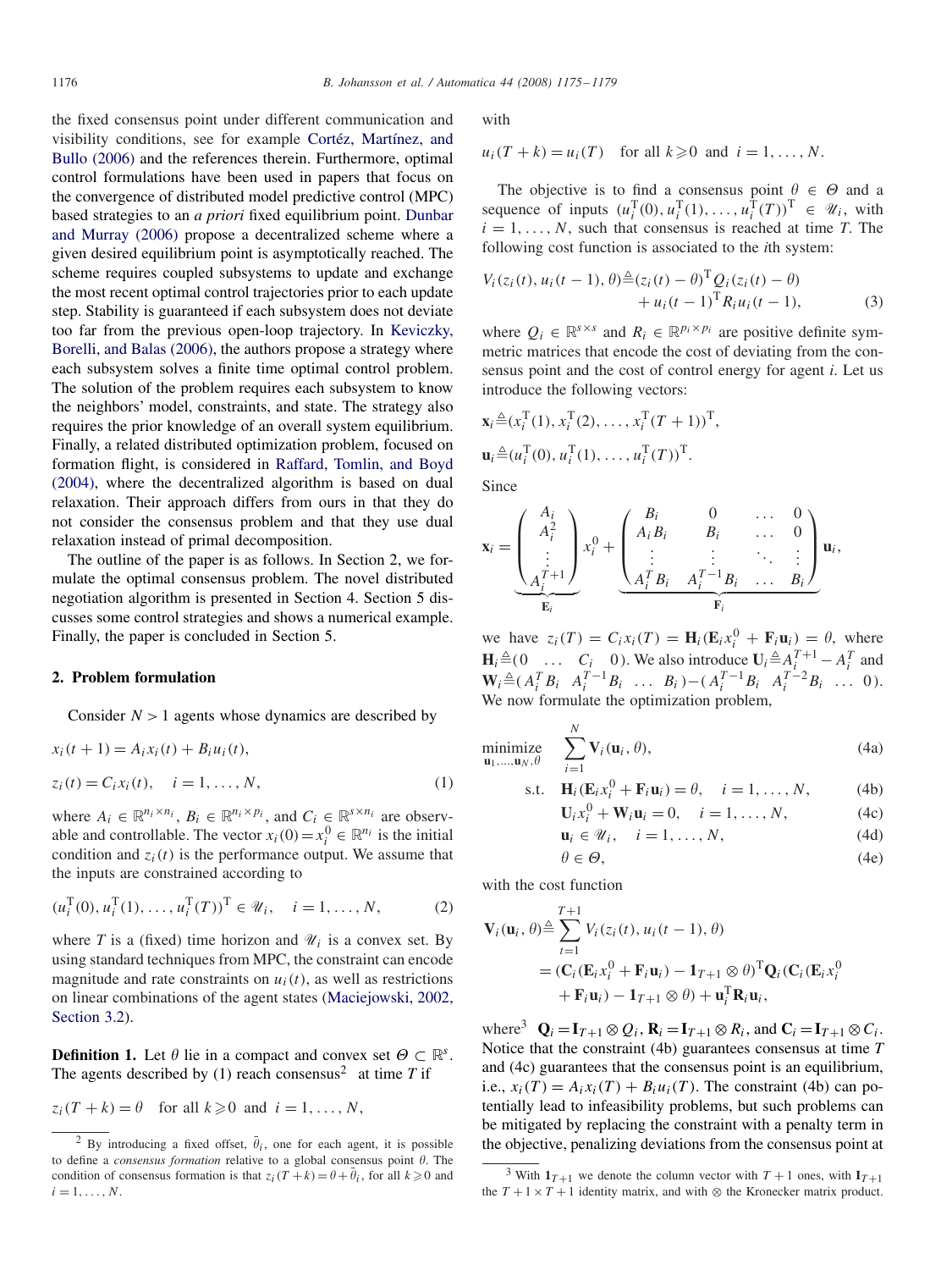time *T*. Note, however, that due to assumption A2 infeasibility problems do not arise in our setup.

We make the following standing assumptions, which make the optimization problem (4a) convex and feasible, and guarantee that the consensus point is an equilibrium.

- A1: The matrices  $Q_i \in \mathbb{R}^{s \times s}$  and  $R_i \in \mathbb{R}^{p_i \times p_i}$ ,  $i = 1, ..., N$ , are positive definite and symmetric. The set  $\Theta$  is convex and compact. The sets  $\mathcal{U}_i$ ,  $i = 1, \ldots, N$ , are convex.
- A2: For all  $\theta \in \Theta$ ,  $x_i \in \{y \in \mathbb{R}^{n_i} | C_i y = \theta \}$ , and  $i = 1, ..., N$ , there exists  $\mathbf{u}_i$  in the relative interior of  $\mathcal{U}_i$  such that  $z_i(T) = \theta$  and  $x_i = A_i x_i + B_i u_i(T)$ .

The optimization problem (4a) is interesting for a multi-agent setting if the computations can be distributed among the agents and the amount of information that they need to exchange is limited. In the following we develop a negotiation algorithm to find the optimal consensus point, in which agents exchange only their current estimates of  $\theta$ .

#### **3. Distributed negotiation**

To distribute the computation of the optimal consensus point, we use primal decomposition in combination with an incremental subgradient method (Bertsekas, Nedić, & Ozdaglar, 2003). Let us start with defining  $q_i(\theta)$  as follows:

$$
q_i(\theta) = \min_{\mathbf{u}_i} \quad \mathbf{V}_i(\mathbf{u}_i)
$$
  
s.t. 
$$
\mathbf{H}_i(\mathbf{E}_i x_i^0 + \mathbf{F}_i \mathbf{u}_i) = \theta,
$$

$$
\mathbf{U}_i x_i^0 + \mathbf{W}_i \mathbf{u}_i = 0,
$$

$$
\mathbf{u}_i \in \mathcal{U}_i,
$$
 (5)

where we have eliminated the dependence on  $\theta$  in  $V_i(\mathbf{u}_i, \theta)$ using the constraint  $\mathbf{H}_i(\mathbf{E}_i x_i^0 + \mathbf{F}_i \mathbf{u}_i) = \theta$ . The optimization problem (4a) can be written as

minimize 
$$
\sum_{i=1}^{N} q_i(\theta)
$$
  
s.t.  $\theta \in \Theta$ . (6)

We then have the following result.

**Proposition 2.** *The cost function*  $q_i(\cdot)$  *defined in* (5) *is a convex* function. A subgradient  $\lambda_i$  for  $q_i(\cdot)$  at  $\theta$  is given by the Lagrange  $m$ ultipliers corresponding to the constraint  $\mathbf{H}_i(\mathbf{E}_i x_i^0 + \mathbf{F}_i \mathbf{u}_i) = \theta.$ 

**Proof.** By Lagrangian relaxation we can define

$$
L_i(\mathbf{u}_i, \theta, \lambda_i) = \mathbf{V}_i(\mathbf{u}_i) - \lambda_i^{\mathrm{T}} (\mathbf{H}_i(\mathbf{E}_i x_i^0 + \mathbf{F}_i \mathbf{u}_i) - \theta),
$$

where  $\lambda_i$  are Lagrange multipliers. We also introduce the dual function

$$
d_i(\lambda_i, \theta) = \min_{\mathbf{u}_i \in \widetilde{\mathcal{U}}_i} \{ \mathbf{V}_i(\mathbf{u}_i) - \lambda_i^{\mathrm{T}} (\mathbf{H}_i(\mathbf{E}_i x_i^0 + \mathbf{F}_i \mathbf{u}_i) - \theta) \},
$$

where  $\tilde{\mathcal{U}}_i = \{u_i \in \mathcal{U}_i \mid \mathbf{U}_i x_i^0 + \mathbf{W}_i \mathbf{u}_i = 0\}$ . Strong duality follows from Theorem 6.4.4 (p. 373) in [Bertsekas et al. \(2003\),](#page-4-0) since

- (1) the constraint  $\mathbf{H}_i(\mathbf{E}_i x_i^0 + \mathbf{F}_i \mathbf{u}_i) = \theta$  is linear in  $\mathbf{u}_i$ ,
- (2) assumption A2 guarantees that there exists a solution in the relative interior of  $\mathcal{U}_i$  to this equation,
- (3) the function  $V_i(\cdot)$  and the set  $\mathcal{U}_i$  are convex.

Hence,  $q_i(\theta) = \max_{\lambda_i} d_i(\lambda_i, \theta)$ . Consider two feasible points,  $\theta^{\dagger}$ and  $\theta^{\ddagger}$ , and let  $\lambda_i^{\dagger}$  be the Lagrange multipliers corresponding to the relaxed constraint for  $\theta^{\dagger}$ , then

$$
q_i(\theta^{\ddagger}) = \max_{\lambda_i} d_i(\lambda_i, \theta^{\ddagger}) \geq d_i(\lambda_i^{\dagger}, \theta^{\dagger}) + (\lambda_i^{\dagger})^{\mathrm{T}}(\theta^{\ddagger} - \theta^{\dagger})
$$
  
=  $q_i(\theta^{\dagger}) + (\lambda_i^{\dagger})^{\mathrm{T}}(\theta^{\ddagger} - \theta^{\dagger}).$ 

Hence, by the definition of a subgradient,  $\lambda_i^{\dagger}$  is a subgradient of  $q_i(\cdot)$  at  $\theta^{\dagger}$ . Now  $q_i(\theta^{\ddagger})$  can be expressed as

$$
q_i(\theta^{\ddagger}) = \max_{\lambda_i} g\{d_i(\lambda_i, \theta) + \lambda_i^{\text{T}}(\theta^{\ddagger} - \theta)\}
$$
  
= 
$$
\max_{\lambda_i} \{g(\lambda_i) + \lambda_i^{\text{T}}\theta^{\ddagger}\},
$$

where  $g(\lambda_i) = d_i(\lambda_i, \theta) - \lambda_i^{\text{T}} \theta$  and  $g(\lambda_i) + \lambda_i^{\text{T}} \theta^{\ddagger}$  is affine in  $\theta^{\ddagger}$ . Since  $q_i(\theta^{\ddagger})$  is the pointwise maximum of a family of convex functions,  $q_i(\theta^{\ddagger})$  is convex.  $\Box$ 

The optimal consensus point can be computed in a distributed way using the incremental subgradient methods from optimization theory [\(Bertsekas et al., 2003\)](#page-4-0). In this scheme, an estimate of the optimal consensus point is passed around between agents. Upon receiving an estimate from its neighbor, an agent solves the optimization problem (5) to evaluate its cost of reaching the suggested consensus point and to compute an associated subgradient (using Proposition 2). The agent then updates the consensus estimate via

$$
\theta_{k+1} := \mathscr{P}_{\Theta} \{ \theta_k - \alpha_h \lambda_{i,k} \}
$$
\n<sup>(7)</sup>

and passes the estimate to the next agent. The algorithm proceeds iteratively. Here  $\mathcal{P}_{\Theta}\{\cdot\}$  denotes the Euclidean projection on the set  $\Theta$ ,  $\alpha_h$  is the stepsize, and  $\lambda_{i,k}$  is the subgradient of  $q_i(\cdot)$  at  $\theta_k$ . Pseudocode of the algorithm is given in Algorithm 1. The difference between the incremental subgradient method and the vanilla subgradient method is that each agent only computes a subgradient with respect to its own part of the objective function and not the global objective function. The convergence of the incremental subgradient algorithm is guaranteed if the agents can be organized into a cycle graph, which we formalize in the following assumption.

A3: The agents can be organized into a cycle graph. Neighboring nodes in this graph can communicate with each other.

The following proposition guarantees convergence.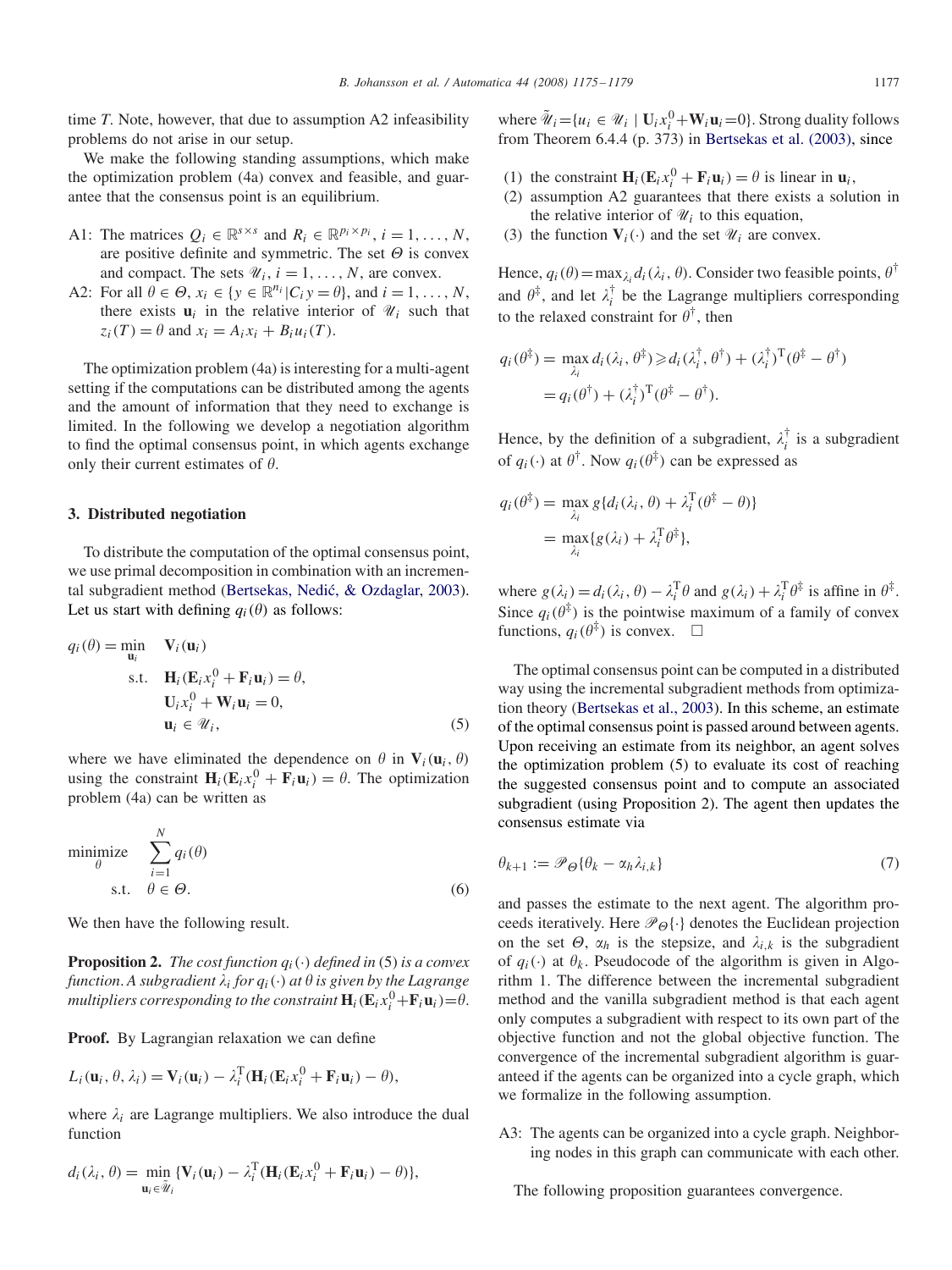<span id="page-3-0"></span>**Proposition 3.** *Under the assumptions A1–A3*, *Algorithm* 1 *converges to an optimizer of problem* (4a).

**Proof.** The proof follows from Theorem 8.2.6 (p. 480) and Theorem 8.2.13 (p. 496) in [Bertsekas et al. \(2003\),](#page-4-0) since the set  $\Theta$  is convex and compact (so the norms of all subgradients have an upper bound), and the stepsize  $\alpha_h$  is square summable over *h*, but not summable over *h*.  $\square$ 

Algorithm 1 can easily be modified to a randomized version [\(Bertsekas et al., 2003\)](#page-4-0), which corresponds to that the estimate is sent to a random agent at each update. Regardless if the deterministic or the randomized version of the algorithm is used, the convergence behavior is asymptotic, which means that some stopping criteria need to be used. The simplest and most practical criteria is to negotiate for a fixed number of iterations. More advanced stopping criteria are of course possible, but these are outside the scope of this paper.

### **4. Control strategies and numerical examples**

In this section we discuss control strategies and possible extensions. The simplest way to devise a control strategy from the problem formulation is to first execute a *negotiation phase* in which Algorithm 1 is run until a sufficiently accurate optimal consensus point is agreed upon and then, in a *motion phase*, apply the corresponding open-loop control to reach it. If there are no disturbances the system will reach the consensus point at time *T*. The main advantage of the proposed strategy is that the optimal consensus point is computed in a distributed way and only a small amount of information, the current consensus point estimate, needs to be exchanged at each step. To make the strategy robust to noise, the motion phase can be performed using closed-loop feedback control with the optimal consensus point as a set point. The controller could be devised using, for example, MPC techniques.



Fig. 1. The consensus point estimates for each agent. The estimates are converging to  $\theta^*$ , an optimizer of problem (4).



Fig. 2. The trajectories of three agents with double integrator dynamics. The solid lines correspond to the optimal case,  $\theta^*$ , and the dashed lines correspond to the mean case,  $\bar{\theta}$ . The circles are the starting points, the squares are the ending points, and the arrows show the initial velocities.



Fig. 3. The control signals for agent 2, where  $u_x(t)$  and  $u_y(t)$  correspond to the acceleration in the *x* and *y* directions, respectively. The solid lines correspond to the optimal case and the dashed lines correspond to the mean case.

**Algorithm 1.** Cyclic incremental algorithm.

1: Initialize  $\theta_0$  and  $\alpha_0$ . Set  $k := 0$  and  $h := 1$ . 2: **loop** 3:  $\alpha_h := \alpha_0/h$ 4: **for**  $i = 1$  to  $N$  **do** 5: Compute a subgradient,  $\lambda_{i,k}$ , for  $q_i(\theta_k)$ 6:  $\theta$  $k+1 := \mathscr{P}_{\Theta} {\{\theta_k - \alpha_h \lambda_{i,k}\}}$ 7:  $k := k + 1$ 8: **end for** 9:  $h := h + 1$ 10: **end loop**